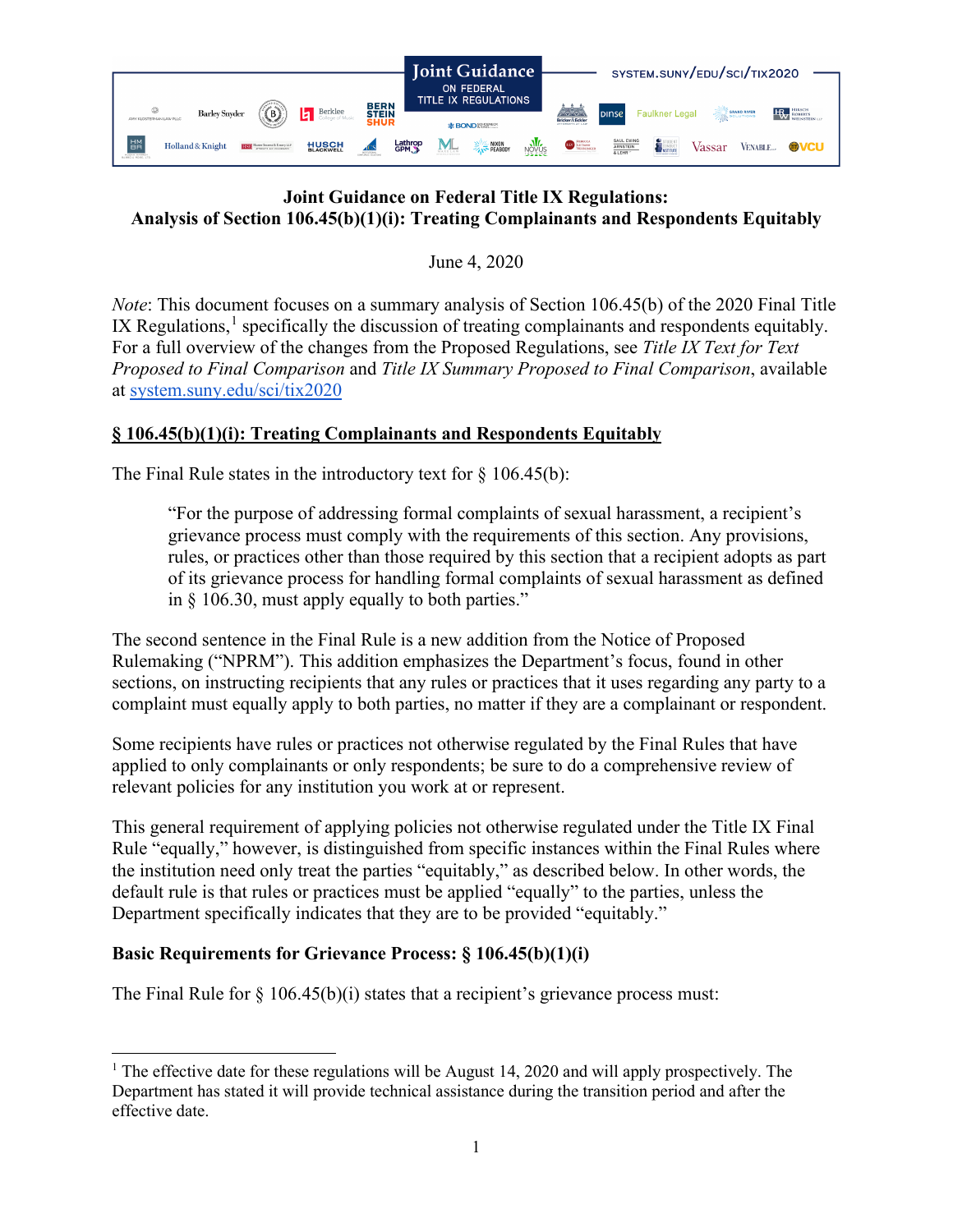"Treat complainants and respondents equitably by providing remedies to a complainant where a determination of responsibility for sexual harassment has been made against the respondent, and by following a grievance process that complies with this section before the imposition of any disciplinary sanctions or other actions that are not supportive measures as defined in § 106.30, against a respondent. Remedies must be designed to restore or preserve equal access to the recipient's education program or activity. Such remedies may include the same individualized services described in § 106.30 as "supportive measures"; however, remedies need not be non-disciplinary or non-punitive and need not avoid burdening the respondent;"

This section includes some significant changes from the NPRM, as well as consistencies, discussed below:

### "**Equitably**"

Unchanged from the NPRM, the Final Rule states that the grievance process should treat complainants and respondents "equitably."

The Department acknowledges a departure from its default rule of treating parties "equally" based on the parties' respective interests in the process. In considering what the Department means by 'equitably,' the Preamble states that "106.45(b)(1)(i) is one of the few exceptions to strict equality where equitable treatment of the parties requires recognizing that a complainant's interests differ from those of a respondent" in terms of the grievance process and that "strictly equal treatment of the parties does not make sense." 85 Fed. Reg. 30026, 30242 (May 19,2020).

### **"Remedies"**

The Final Rule specifically defines what an "equitable" process means relative to the complainant in terms of remedies. While the Final Rule's wording changed slightly from the NPRM on what it means to treat a complainant "equitably," the final regulations still state that an equitable resolution must include providing remedies to a complainant where a finding of responsibility has been made against a respondent. A grievance process must comply with the regulations before any disciplinary sanctions are imposed against a respondent "or other actions that are not the supportive measures as defined in  $\S$  106.30;" the quoted text is new in the Final Rule. The Preamble states that this was intended to clarify that the definition of supportive measures gives recipients "wide latitude to take actions to support a complainant." *Id.* At30243.

### **"Designed to restore or preserve equal access"**

While the NPRM stated that remedies must be "designed to restore or preserve access" to a recipient's program or activity, the Final Rule specifies that remedies must be "designed to restore or preserve **equal** access" (emphasis added) which aligns with § 106.30. The addition of "equal" is a crucial addition because it reinforces Title IX's long-standing focus on providing "equal access" regardless of sex, not simply "access" to education.

In explaining the meaning of this language, the Department purports to change its enforcement scheme, but its position appears at odds with the authors' experience and understanding of OCR administrative policy and practice. To our knowledge, the Department has never applied a "strict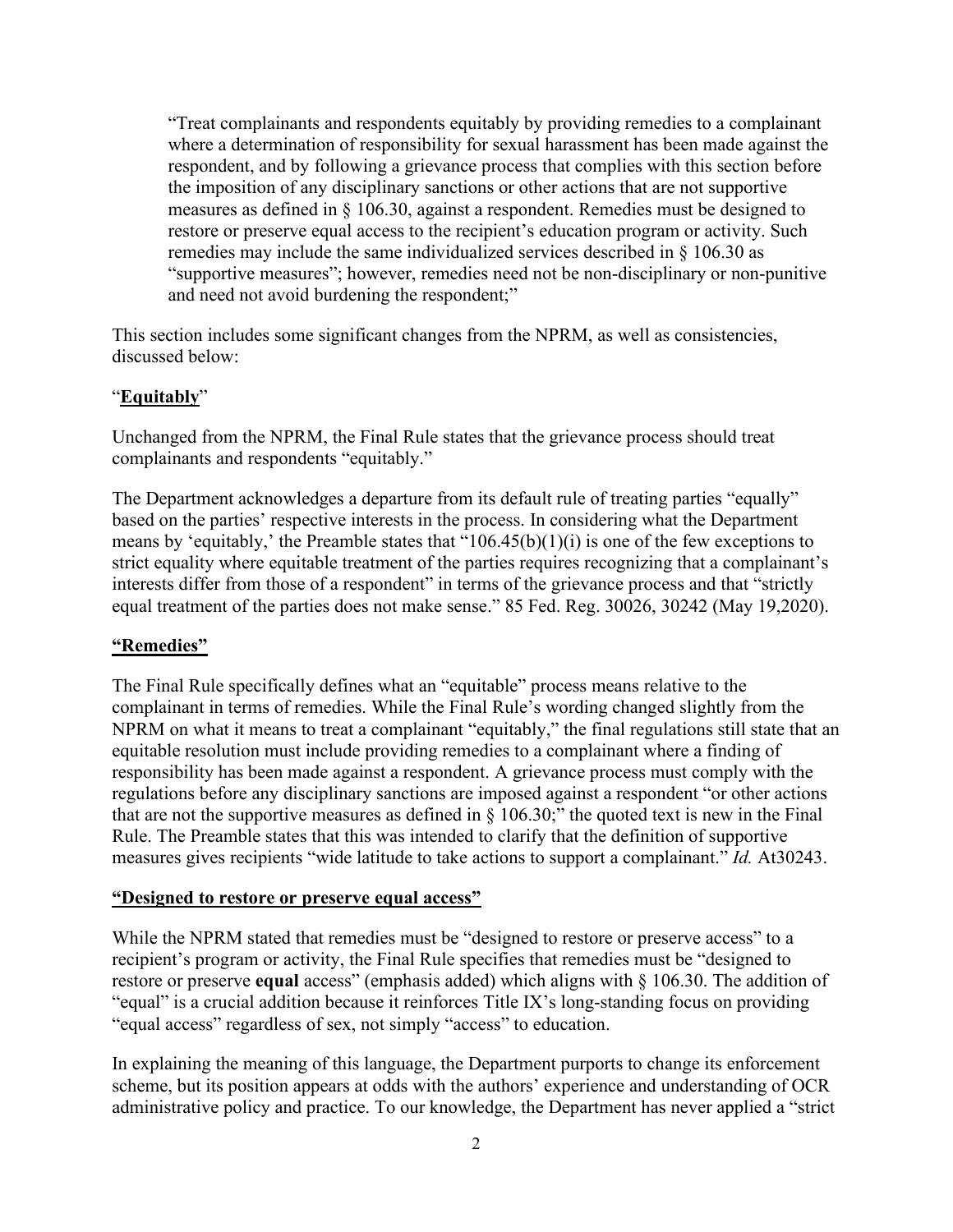liability" framework in enforcing Title IX, nor does prior policy support such an interpretation. The Final Rule may point to a change in focus or priority, but not a wholesale revision of OCR policy and practice.

The Department references in the Preamble that it chose not to remove the words "designed to" from the provision, and states that "the Department does not believe it is reasonable to hold recipients accountable for situations where, despite a recipient's reasonably designed and implemented remedies, a victim still suffers loss of access…due to the underlying trauma." *Id.* at 30244. The Department references to its Preamble section on "deliberate indifference" and states that it believes that "remedies designed to restore and preserve equal access to the recipient's education programs or activities is the appropriate focus of these final regulations and a recipient's selection and implementation of remedies will be evaluated by what is clearly not unreasonable in light of the known circumstances." In the Department's view, the phrase "designed to" aligns with the "not clearly unreasonable" standard governing its judgments of institutional responses to reports of sexual harassment.

Underlying this discussion is the Department's revisionist view that it has historically held institutions to a "strict liability" standard when evaluating their responses to sexual harassment. It states this position in the Preamble's footnote 165 which states that the 2001 Guidance's provision that a recipient take "effective" steps to end any harassment and prevent it from recurring "ostensibly" held a recipient strictly liable to stop and prevent sexual harassment (*see also* footnote 68). The Joint Guidance team is unaware of any investigation where OCR has held recipients strictly liable to actually stop or prevent harassment. Instead, as noted in the 2001 Guidance at 15, "once a school has notice of possible sexual harassment of students — whether carried out by employees, other students, or third parties –– it should take immediate and appropriate steps to investigate or otherwise determine what occurred and take prompt and effective steps **reasonably calculated** to end any harassment, eliminate a hostile environment if one has been created, and prevent harassment from occurring again" (emphasis added).

This conclusion is consistent with historical and recent OCR Letters of Finding that typically include the "reasonably calculated to end any harassment, eliminate a hostile environment…" language or other language conveying that schools must still take action to end harassment and prevent its recurrence.<sup>[2](#page-2-0)</sup>

In eschewing its purportedly elevated compliance standards, however, the Department risks limiting the full scope of appropriate enforcement. Plainly, remedies designed to restore and preserve equal access to education should include remedies designed to end harassment and

<span id="page-2-0"></span><sup>2</sup> *See, e.g.,* OCR Letter of Finding, July 18, 2018, p. 2,

[https://www2.ed.gov/about/offices/list/ocr/docs/investigations/more/10122142-a.pdf;](https://www2.ed.gov/about/offices/list/ocr/docs/investigations/more/10122142-a.pdf) OCR Letter of Finding, May 8, 2019, p. 5, [https://www2.ed.gov/about/offices/list/ocr/docs/investigations/more/10191017-a.pdf;](https://www2.ed.gov/about/offices/list/ocr/docs/investigations/more/10191017-a.pdf) OCR Letter of Finding, February 27, 2020, pp. 35-

<sup>37,</sup> [https://www2.ed.gov/about/offices/list/ocr/docs/investigations/more/09186901-a.pdf.](https://www2.ed.gov/about/offices/list/ocr/docs/investigations/more/09186901-a.pdf) This is crucial: schools cannot be certain of compliance by taking an initial set of actions to address harassment without proper follow-up that evaluates whether or not supportive measures or other actions taken regarding respondents are actually effective in addressing the harassment. Indeed, OCR has found Title IX violations where schools took initial steps to address harassment but failed to enforce certain measures, leading to additional harassment beyond the initial incident. See OCR Letter of Finding, February 8, 2018, pp. 9-

<sup>11,</sup> [https://www2.ed.gov/about/offices/list/ocr/docs/investigations/more/10136001-a.pdf.](https://www2.ed.gov/about/offices/list/ocr/docs/investigations/more/10136001-a.pdf)